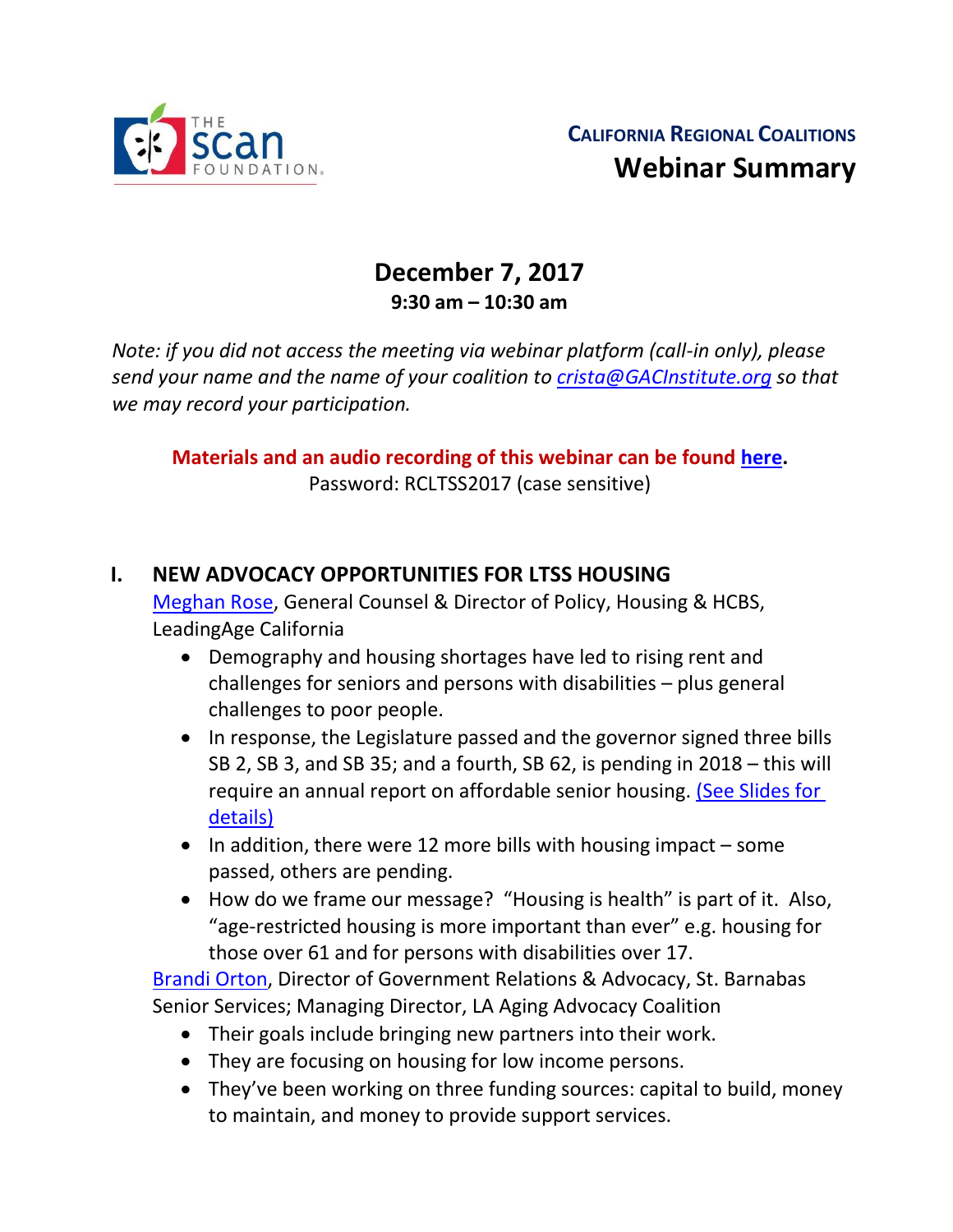- They have discovered that most of the programs are serving people closer to the median income, and more funds are available for building housing rather than maintaining/operating it.
- LAAAC is working on providing housing to those without enough income to support operating costs of housing developments.
- "15 and 30 percent" is their target population: people with \$1500/mo or less and/or living at 30 percent of the adjusted median income.
- Building relationships with the housing folks is critical for LAAAC in taking advantage of the new funding sources that Meghan Rose described.

Summary comments from [Sue North.](mailto:snorthca@gmail.com)

• She noted the extensive overlap of the housing needs of seniors and persons with disabilities. She connects housing to other long-term services and supports including the assisted living waiver. She also underscored the calendar that Brandi described: it will be at least a year before these new state funding sources and state initiatives become operational, so take this time to generate partnerships, including partnerships with local government champions.

Questions and Comments:

- Sheila Allen, Pam Miller, and Fran Smith: How do we describe 'agerestricted housing' for the general advocacy? How do we advocate for specific policies in 'friendly and positive' ways?
- Wendy Peterson: Looking at prevention of homelessness: is part of the message the importance of community-based support services?
	- o Brandi Orton responds that yes, in Los Angeles, the need for support services is paramount.
- Wendy also notes that HUD has some restrictive definitions, e.g., of homelessness, that makes delivery of services difficult.
	- o Brandi notes that HUD has limited expenditures for operations.
- Sue and Brandi also pointed out the income limits for RCFEs and the need to expand the assisted living waiver.
- Brandi pointed out very large savings by expanding assisted living.
- Laurel Mildred pointed out work of the California Collaborative on changes in managed care regulations regarding paying for assisted living (based on work in San Mateo County).
- Debbie Toth described their work on the regulations for the adult day health care with Department of Aging, but don't find the same working relationship with the Department of Health Care Services. Can we work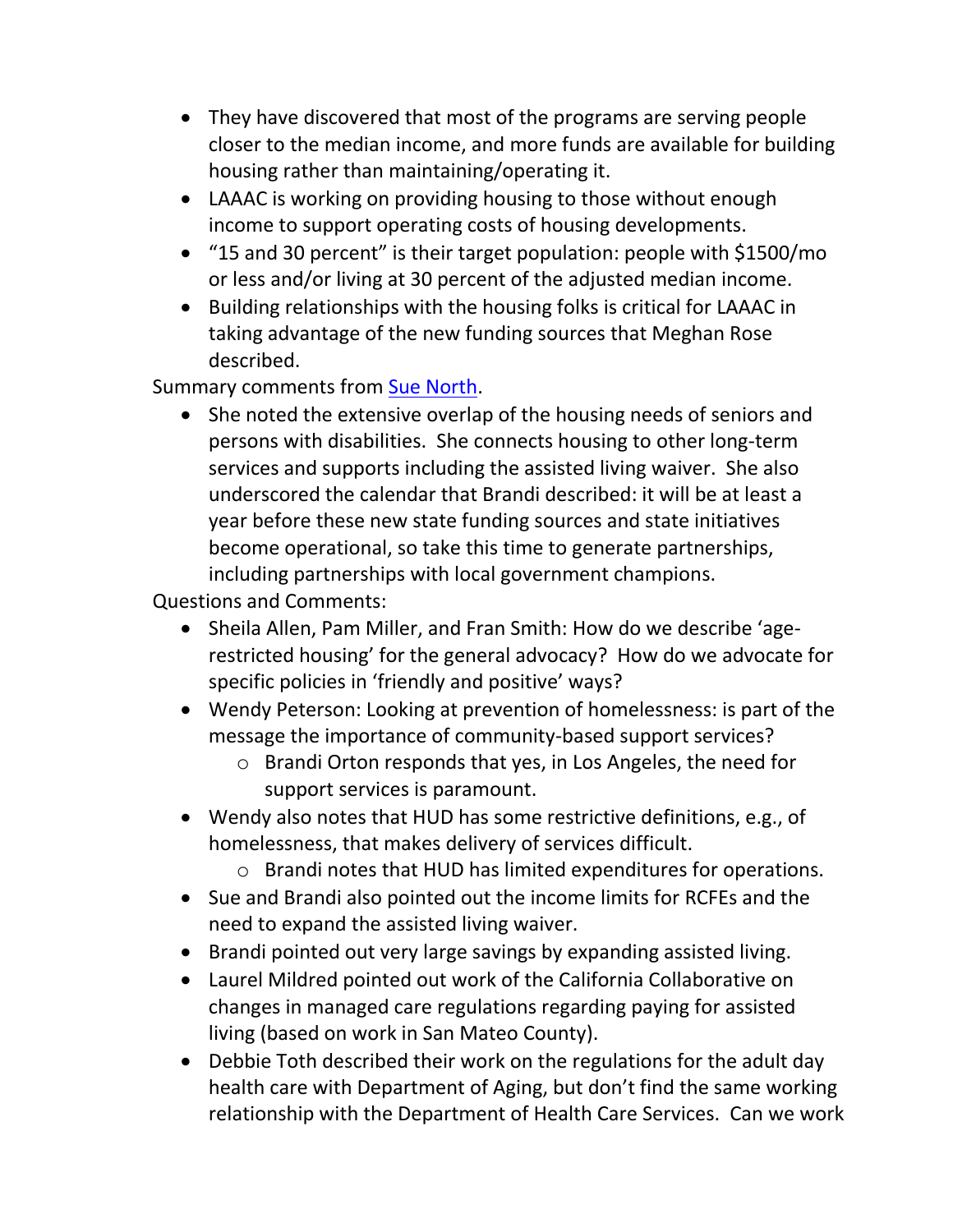on building a partnership with DHCS?

### **II. REGIONAL COALITION AND COLLABORATIVE COORDINATION**

#### [Laurel Mildred,](mailto:laurel.mildred@mildredconsulting.com) California Collaborative Staff Team

- We are creating a new category of membership and giving voting membership to one NorCal representative and one SoCal representative.
- The TSF board is reviewing the 2018 Collaborative grant proposal December 7th.

## **III. UPDATES FROM REGIONAL COALITIONS**

### [Cristina Ugaitafa,](mailto:CUgaitafa@smcgov.org) **San Mateo County New Beginning Coalition Coalition**

• Forced in October on transportation. This discussion included data on needs of older adults and adults with disabilities, a conversation with Lyft, and regional transportation. Also have a challenge: because the coalition is staffed by the county, it can't do advocacy – but helping their members understand advocacy opportunities has become an ongoing agenda item. Sue North points out that this challenge affects other coalitions, so we need to continue to find approaches.

#### [Cynthia Okialda,](mailto:Cynthia@ocagingservicescollaborative.org) **Orange County Aging Services Collaborative Coalition**

- Their work the past couple months and plan for 2018.
	- o Last month was a town hall with 80 people and 20 agencies.
	- o National Family Caregiver Month was last month.
	- $\circ$  OC senior living survey housing, transportation, safety, etc. surveys are due this month with a summary early next year
	- o Updated a toolkit for providers
	- o April 2018 will be their annual public forum on policy issues
	- $\circ$  Follow up with local member of the Assembly arranged a local tour and discussion.

#### [Tanner Silva-Parker,](mailto:Tanner@mydslc.org) **Aging and Disability Coalition of Lake and Mendocino Counties Coalition**

- Over this past year, the coalition has been at a standstill initial enthusiasm has led to a general response, "give us a call when everything is up and running." They have also faced turnover in local agencies. Lots of outreach but still barriers remain.
- **Sue North asks those on the call who have faced similar challenges reach out to Corrina and Tanner.**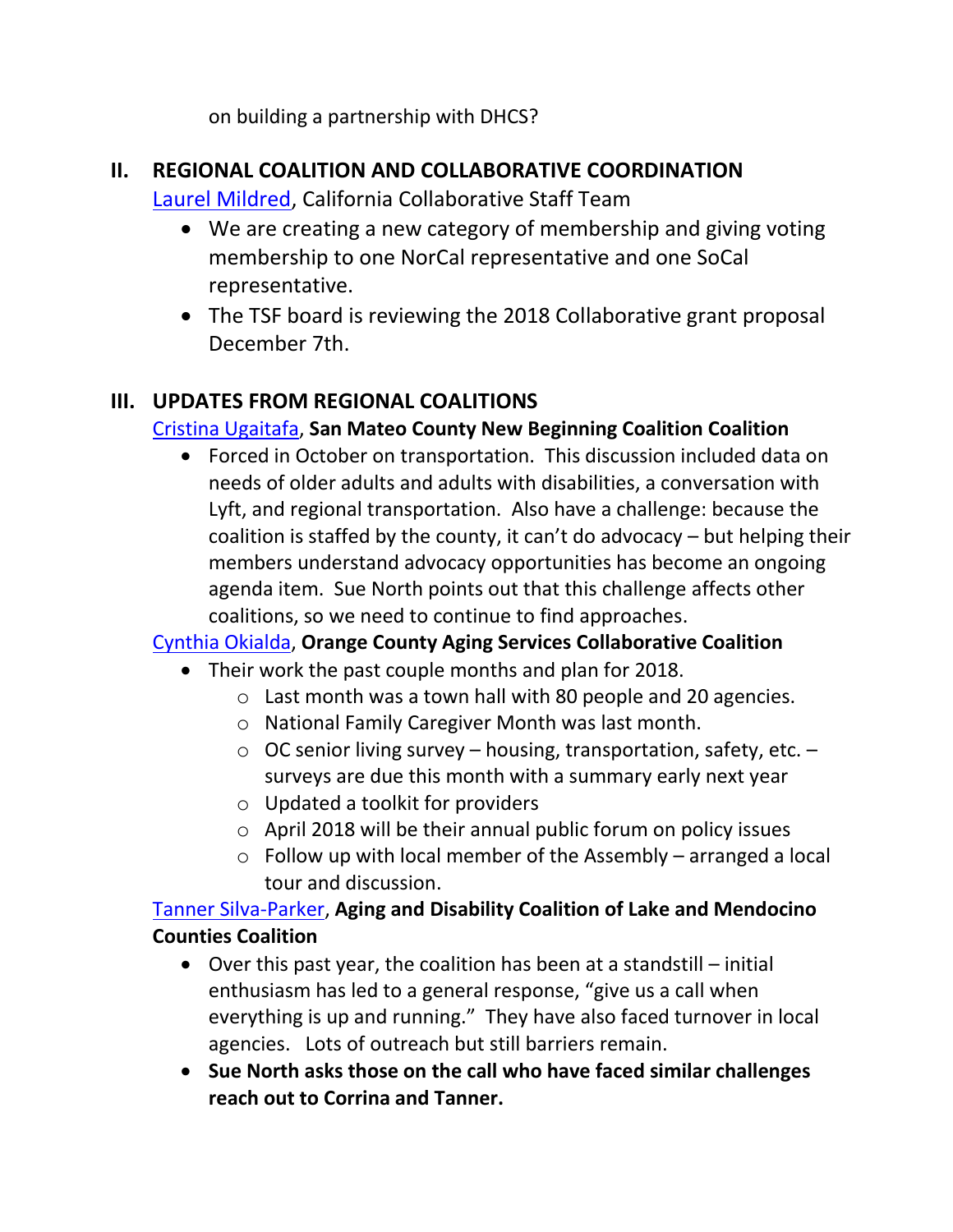### **IV. ANNOUNCEMENTS FROM THE SCAN FOUNDATION**

[Kali Peterson](mailto:KPeterson@thescanfoundation.org)**,** Program Officer, The SCAN Foundation

- Kali Peterson is at a board meeting but wanted to ask those with disaster experience to share their recommendations with SoCal (particularly Ventura and LA) coalitions.
- Sue recommends checking with [The Arc of Ventura](https://thearcvc.org/) they have a binder on emergency response.

### **Participants (36)**

| <b>Coalition</b>                                                   | Representative(s)                           |
|--------------------------------------------------------------------|---------------------------------------------|
| Aging and Disability Coalition of Lake and Mendocino<br>Counties   | <b>Tanner Silva-Parker</b><br>Corrina Avila |
| Aging Services Collaborative of Santa Clara County                 | <b>Marilou Cristina</b><br>Ryan Kawamoto    |
| Bay Area Senior Health Policy Coalition                            | Katherine Kelly                             |
| <b>Central Valley LTSS Coalition</b>                               |                                             |
| <b>Community Living Implementation Council of Nevada</b><br>County |                                             |
| Contra Costa Advisory Council on Aging                             | Debbie Toth<br><b>Fran Smith</b>            |
| Diversability Action Network (Chico)                               | Carolyn Nava                                |
| Independent Living Workgroup of Kern County                        | Jan Lemucchi                                |
| <b>Inland Empire LTSS Coalition</b>                                | Paul Van Doren                              |
| Los Angeles Aging Advocacy Coalition                               | Kelly Honda<br><b>Brandi Orton</b>          |
| Monterey Bay Aging and Disability Resource Coalition               | Elsa Quezada<br>Margaret Huffman            |
| San Mateo County New Beginning Coalition                           | Marilyn Baker-Venturini<br>Michelle Makino  |
| Santa Barbara County Adult and Aging Network                       |                                             |